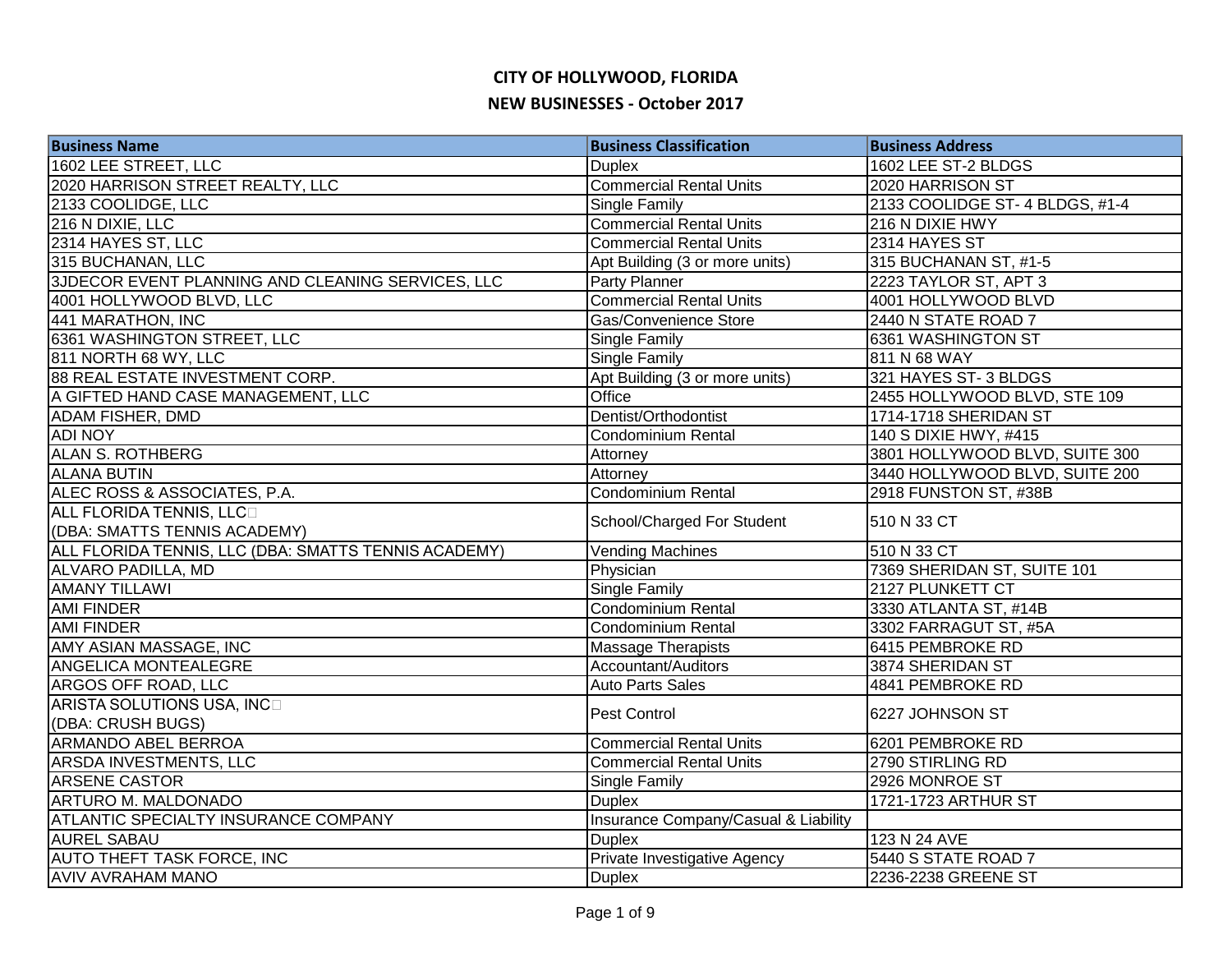| <b>Business Name</b>                                   | <b>Business Classification</b>     | <b>Business Address</b>        |
|--------------------------------------------------------|------------------------------------|--------------------------------|
| AZALEA OPCO, LLC (DBA: AZALEA GARDENS)                 | <b>Residential Care Facilities</b> | <b>1701 MAYO ST</b>            |
| <b>B SAFE LOCKSMITH, INC</b>                           | Locksmith/Houses & Cars            | 2001 N 37 AVE                  |
| <b>BANKERS STANDARD INSURANCE COMPANY</b>              | Insurance Company/Each Location    |                                |
| <b>BARBARA MANUELA BEIRAS</b>                          | <b>Condominium Rental</b>          | 1830 RADIUS DR, #1223          |
| <b>BARBARA SOLOMON</b>                                 | <b>Condominium Rental</b>          | 3856 S CIRCLE DR, UNIT 2       |
| <b>BARBARA SOLOMON</b>                                 | Condominium Rental                 | 3856 S CIRCLE DR, UNIT 4       |
| <b>BARBARA T. NICHOLLS TRUST</b>                       | Condominium Rental                 | 1919 VAN BUREN ST, #708A       |
| <b>BARRY'S AUTOMOTIVE, INC</b>                         | Repair/Auto                        | 5730 DAWSON ST                 |
| BERMUDA AUTO SALES, INC                                | <b>Auto Sales</b>                  | 640 N DIXIE HWY, UNIT 646      |
| <b>BERN ENTERPRISES, INC</b>                           | <b>Warehouse Rental</b>            | 3804 N 29 AVE                  |
| <b>BH-NV INVESTMENTS, LLC</b>                          | Single Family                      | 2542 TAYLOR ST                 |
| <b>BOMBILLO'S AUTO SALES, INC</b>                      | <b>Auto Sales</b>                  | 3845 PEMBROKE RD               |
| <b>BRENDA PEREZ</b>                                    | Single Family                      | 7581 POLK ST                   |
| <b>BROWARD EQUITIES, LLC</b>                           | Single Family                      | 1845 TAYLOR ST                 |
| <b>BROWARD EQUITIES, LLC</b>                           | Single Family                      | 1845 TAYLOR ST                 |
| C.M. LIFE INSURANCE COMPANY                            | Insurance Company/Life             |                                |
| CANAM PROPERTY INVESMENTS, LLC                         | <b>Commercial Rental Units</b>     | 5555 HOLLYWOOD BLVD            |
| CAR INVESTMENTS, INC                                   | <b>Commercial Rental Units</b>     | 5802 DEWEY ST                  |
| <b>CARLOS SHIMABUKURO</b>                              | Single Family                      | 6405 MEADE ST                  |
| CAROLINA AUTO BODY SHOP, INC                           | Repair/Auto                        | 338 N DIXIE HWY                |
| <b>CHAD KASTEL</b>                                     | Single Family                      | 1629 TYLER ST-2BLDGS           |
| CHEN CIMOAND: C/O UPSIDE MANAGEMENT, LLC               | Condominium Rental                 | 3856 S CIRCLE DR, #10          |
| <b>CHRISTOPHER BERGA</b>                               | Attorney                           | 3440 HOLLYWOOD BLVD, SUITE 200 |
| CHUBB INDEMNITY INSURANCE COMPANY                      | Insurance Company/Each Location    |                                |
| CHUBB NATIONAL INSURANCE COMPANY                       | Insurance Company/Each Location    |                                |
| CLEANING PERFECTIONISTS, LLC (DBA: MR. CLEAN SERVICES) | Office                             | 3440 HOLLYWOOD BLVD, STE 415   |
| COCOA MOON CORP (DBA: MOKKAS FURNITURE)                | <b>Furniture/Houseware Stores</b>  | 2500 HOLLYWOOD BLVD, SUITE 302 |
| <b>COLPANI PROPERTIES, LLC</b>                         | <b>Condominium Rental</b>          | 1702 N 28 AVE, #3              |
| COMPREHENSIVE HEALTH CENTER, LLC                       | <b>Medical Office</b>              | 3829 HOLLYWOOD BLVD, STE A     |
| CONKRETA BUILDERS, LLC                                 | Contractor/General                 | 950 S FEDERAL HWY              |
| COOLANU, INC                                           | Office                             | 2718 VAN BUREN ST              |
| CYNTHIA ANN GREENFIELD TRUST                           | <b>Condominium Rental</b>          | 1900 VAN BUREN ST, #318B       |
| D & A PINNACLE, LLC                                    | Single Family                      | 512-514 N 60 TER               |
| DAKAR REAL ESTATE II, LLC                              | Condominium Rental                 | 4111 S OCEAN DR, #3608         |
| DAMON SALZMAN, MD                                      | Physician                          | 7369 SHERIDAN ST, SUITE 101    |
| DANIS HAMAN (DBA: MAMMY'S CANTINE)                     | <b>Retail Store/Stock</b>          | 1940 N 30 RD                   |
| DANNY 1712, LLC                                        | Apt Building (3 or more units)     | 2310 GARFIELD ST, #1-4         |
| <b>DAVID BLAKE</b>                                     | <b>Condominium Rental</b>          | 101 N OCEAN DR, #488           |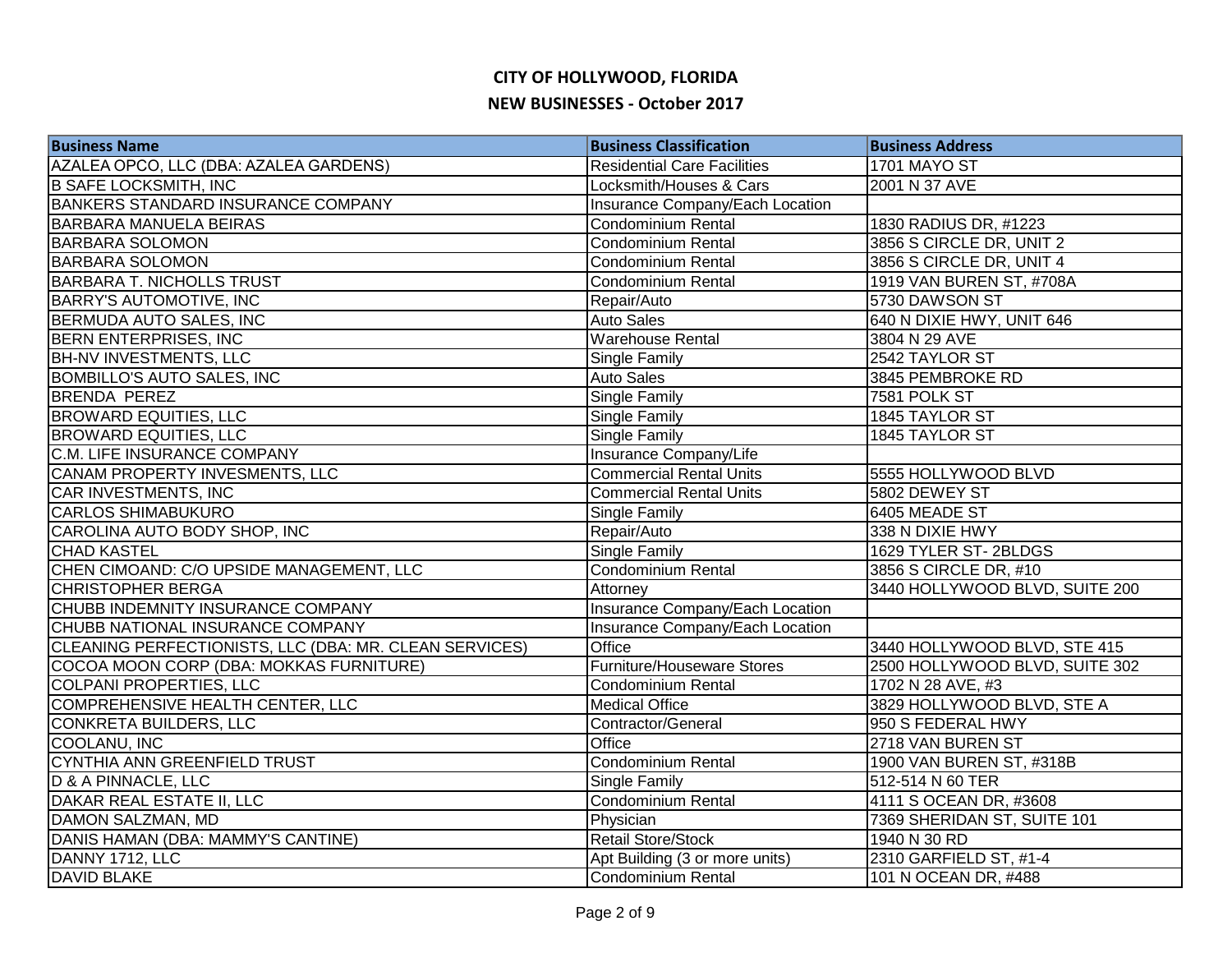| <b>Business Name</b>                              | <b>Business Classification</b>     | <b>Business Address</b>        |
|---------------------------------------------------|------------------------------------|--------------------------------|
| <b>DAVID COHEN</b>                                | Single Family                      | 2535 ROOSEVELT ST              |
| <b>DAVID COHEN</b>                                | Single Family                      | <b>2210 LEE ST</b>             |
| <b>DAVID CURRITHERS</b>                           | Apt Building (3 or more units)     | 2230 FILLMORE ST, #1-9         |
| DAVID W. SINGER @ ASSOCIATES, P.A.                | Office                             | 1011 S FEDERAL HWY             |
| DEALER ALTERNATIVE HOLLYWOOD, INC                 | Repair/Auto                        | 5629 FUNSTON ST                |
| <b>DIANE M. SIMONS TRUST</b>                      | <b>Single Family</b>               | 2410 ARTHUR ST                 |
| <b>DJW MEDIA &amp; CONSULTING, LLC</b>            | <b>Consultant/Business Advisor</b> | 1526 TYLER ST                  |
| <b>DM FAMILY, LLC</b>                             | Single Family                      | 1709 N 16 CT                   |
| DOEL INVESTMENTS, LLC                             | <b>Duplex</b>                      | 2316 MADISON ST-17 BLDGS       |
| <b>DONNY ACOSTA</b>                               | <b>Single Family</b>               | 6412 MEADE ST                  |
| DR. LLOYD MORRIS                                  | Chiropractor/Chiropodist           | 3475 SHERIDAN ST, SUITE 303    |
| <b>EAMONN FITZGERALD</b>                          | Apt Building (3 or more units)     | 1927 LINCOLN ST, #1-5          |
| <b>EARL WILSON</b>                                | Condominium Rental                 | 1900 VAN BUREN ST, #501B       |
| ECOATM, LLC                                       | Recycling                          | 301 S STATE ROAD 7             |
| <b>EDUARDO CUTIE, MD</b>                          | Physician                          | 7369 SHERIDAN ST, SUITE 101    |
| <b>EILEEN AYALA</b>                               | Condominium Rental                 | 1900 VAN BUREN ST, #201B       |
| EINHEIT, LLC                                      | <b>Commercial Rental Units</b>     | 2013-2021 LEE ST               |
| <b>EL DOLGONOS</b>                                | Single Family                      | 1590 SHORELINE WAY             |
| EL RINCON FOOD TRUCK, LLC (DBA: LOS CHAMOS MIAMI) | Small Vendor/Mobile                |                                |
| <b>ELIZABETH SANCHEZ</b>                          | Single Family                      | 4200 MONROE ST                 |
| EQUITABLE LIFE & CASUALTY INSURANCE               | Insurance Company/Life             |                                |
| <b>FABIOLA CAROLINA LEON</b>                      | Condominium Rental                 | 2916 FUNSTON ST, #54A          |
| FALCO REAL ESTATE, LLC (DBA: DR. STERN'S CBD)     | <b>Retail Store/Stock</b>          | 1939 HOLLYWOOD BLVD            |
| <b>FLORIDA COMFORT COOLING, INC</b>               | Contractor/Air Conditioning        | 407 S 21 AVE                   |
| <b>FONTENAY, LLC</b>                              | Apt Building (3 or more units)     | 2631 PIERCE ST, #1-4           |
| <b>FRANCESQUITA CORP</b>                          | Condominium Rental                 | 1919 VAN BUREN ST, #818A       |
| <b>FRANCESQUITA CORP.</b>                         | Condominium Rental                 | 140 S DIXIE HWY, #621          |
| FRANKLYN'S HONEY DO, LIST LLC                     | <b>Janitorial Services</b>         | 4300 SHERIDAN ST, #125         |
| <b>FREDERICK K. PYE, III</b>                      | Attorney                           | 3801 HOLLYWOOD BLVD, SUITE 300 |
| <b>G CREWS AND ASSOCIATES, INC</b>                | Contractor/General                 | 2761 N 29 AVE                  |
| <b>GATHER &amp; GROW MEDIA, INC</b>               | Office                             | 2028 HARRISON ST               |
| GEE COIN 2, INC                                   | Laundry/Self Service               | 1410 N FEDERAL HWY             |
| GENEVA L. WARD (DBA: GENNY LYNN PHOTOGRAPHY)      | Photographer/Video Taping          | 6320 MAYO ST                   |
| GISHOOR, LLC                                      | <b>Consultant/Business Advisor</b> | 2809 TAYLOR ST                 |
| <b>GLENDA A. GOMEZ</b>                            | <b>Single Family</b>               | 7590 BUCHANAN ST               |
| <b>GLENN RAYMOND OAKES</b>                        | <b>Single Family</b>               | 310 JACKSON ST                 |
| <b>GONZALO MORALES</b>                            | Condominium Rental                 | 1919 VAN BUREN ST, #801A       |
| GOOD FRIEND COUNSELING SERVICES, LLC              | <b>Mental Health Counselor</b>     | 450 N PARK RD, SUITE 801       |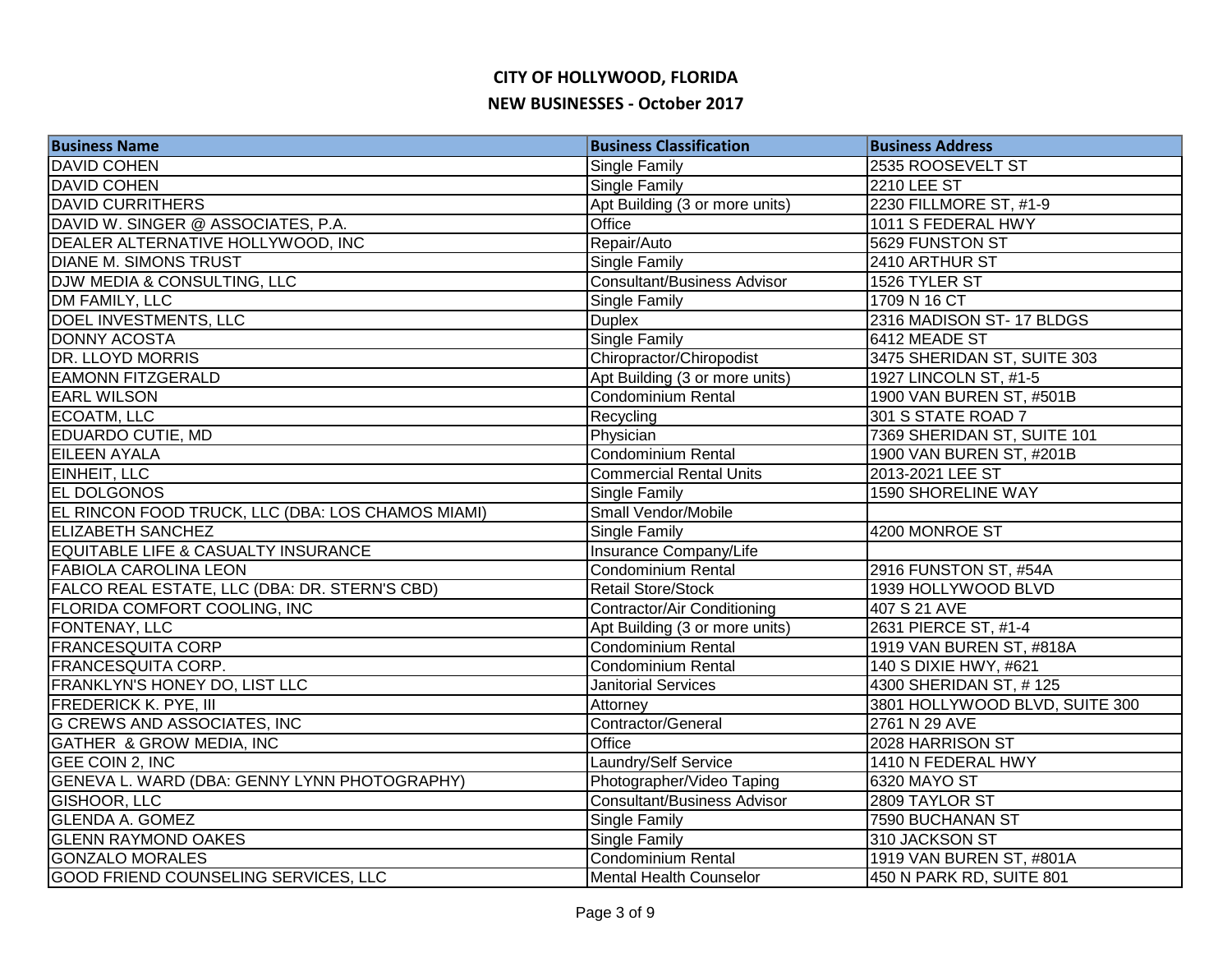| <b>Business Name</b>                                    | <b>Business Classification</b>  | <b>Business Address</b>        |
|---------------------------------------------------------|---------------------------------|--------------------------------|
| <b>GPT PROPERTIES GROUP, LLC</b>                        | <b>Condominium Rental</b>       | 2200 S OCEAN DR, #N 103        |
| <b>GRC WIRELESS, INC</b>                                | Wholesale Merchandise           | 3918 N 29 AVE                  |
| <b>GREGORY LINDOR</b>                                   | Single Family                   | 900 N 73 WAY                   |
| HALLANDALE CHIROPRACTIC CENTER, INC                     | <b>Medical Office</b>           | 3475 SHERIDAN ST, SUITE 303    |
| HAPPY GIRLS, LLC (DBA: QUALITY TIME AFTERCARE & STUDIO) | School/Dancing                  | 7232 B TAFT ST                 |
| HARVEY SCHWARTZ, MD                                     | Physician                       | 7369 SHERIDAN ST, SUITE 101    |
| HAY HOLDINGS #2, LLC                                    | Single Family                   | 6601 MEADE ST                  |
| HAY HOLDINGS #3, LLC                                    | Single Family                   | 3631 N 66 AVE                  |
| HAY HOLDINGS #3, LLC                                    | Single Family                   | 6510 COOLIDGE ST               |
| HB SAND, INC                                            | <b>Condominium Rental</b>       | 4111 S OCEAN DR, #3511         |
| <b>HELEN M CORP</b>                                     | <b>Condominium Rental</b>       | 1900 VAN BUREN ST, #116B       |
| HOLIDAY CVS, LLC (DBA: CVS PHARMACY #16314)             | <b>Pharmacy Store</b>           | 3251 HOLLYWOOD BLVD, STE 300   |
| HOLLAND ENGINEERING INSPECTION SERVICES, CORP           | Contractor/Engineering          | 3900 HOLLYWOOD BLVD, SUITE 303 |
| HUMMINGBIRD COUNSELING, LLC                             | <b>Mental Health Counselor</b>  | 2450 HOLLYWOOD BLVD, #200A     |
| <b>IAN ALPERSTEIN</b>                                   | Attorney                        | 4600 SHERIDAN ST, STE 303      |
| INDEMNITY INSURANCE COMPANY OF NORTH AMERICA            | Insurance Company/Each Location |                                |
| INDEPENDENT PEER REVIEW, LLC                            | Contractor/Engineering          | 1815 N 39 AVE                  |
| INFINITY CLINICAL RESEARCH, LLC                         | Office                          | 7369 SHERIDAN ST, STE 202      |
| <b>INVESTING WISELY VII, LLC</b>                        | Apt Building (3 or more units)  | 317 N 61 TER, #1-8             |
| <b>IRINA TARNOVSKY</b>                                  | Attorney                        | 3801 HOLLYWOOD BLVD, SUITE 300 |
| <b>JAMES KELEMEN</b>                                    | Attorney                        | 3440 HOLLYWOOD BLVD, SUITE 200 |
| <b>JEAN PATRICK DALLEGRAND</b>                          | <b>Single Family</b>            | 5608 FLAGLER ST                |
| <b>JEANO PIERROT</b>                                    | Attorney                        | 3801 HOLLYWOOD BLVD, SUITE 300 |
| <b>J'MARS DIGITAL SOURCE, LLC</b>                       | Wholesale Merchandise           | 4093 N 28 WAY                  |
| JOE V'S YACHT REFINISHING, INC                          | Office                          | 3764 SW 30 AVE                 |
| <b>JOEL V KLASS</b>                                     | <b>Duplex</b>                   | 1218 N 24 AVE                  |
| <b>JOEL V KLASS</b>                                     | <b>Duplex</b>                   | 5909-5911 WILEY ST             |
| <b>JOEL V KLASS</b>                                     | <b>Single Family</b>            | 2523 SCOTT ST                  |
| <b>JOEL V KLASS</b>                                     | Single Family                   | 5601 RALEIGH ST                |
| <b>JOEL V KLASS</b>                                     | Single Family                   | 534 S 29 CT                    |
| <b>JOHN BRACELLY</b>                                    | <b>Duplex</b>                   | 2118 WASHINGTON ST             |
| <b>JOHN FRANCO</b>                                      | Repair/Screening                | 6660 ROOSEVELT ST              |
| JONATHAN RODRIGUEZ                                      | <b>Duplex</b>                   | 806-808 N 24 AVE               |
| JORDEN MAINTENANCE, INC                                 | Contractor/Air Conditioning     | 3822 JOHNSON ST                |
| JR A/C SOLUTIONS, LLC                                   | Contractor/Air Conditioning     | 731 N 68 WAY                   |
| <b>JULIE BEHARRIE</b>                                   | Single Family                   | 6018-6020 PLUNKETT ST          |
| <b>KARLA ABURTO</b>                                     | <b>Duplex</b>                   | 2535-2537 THOMAS ST            |
| KASBATI GROCERS, LLC                                    | Grocery/Convenience Store       | 6044 WASHINGTON ST             |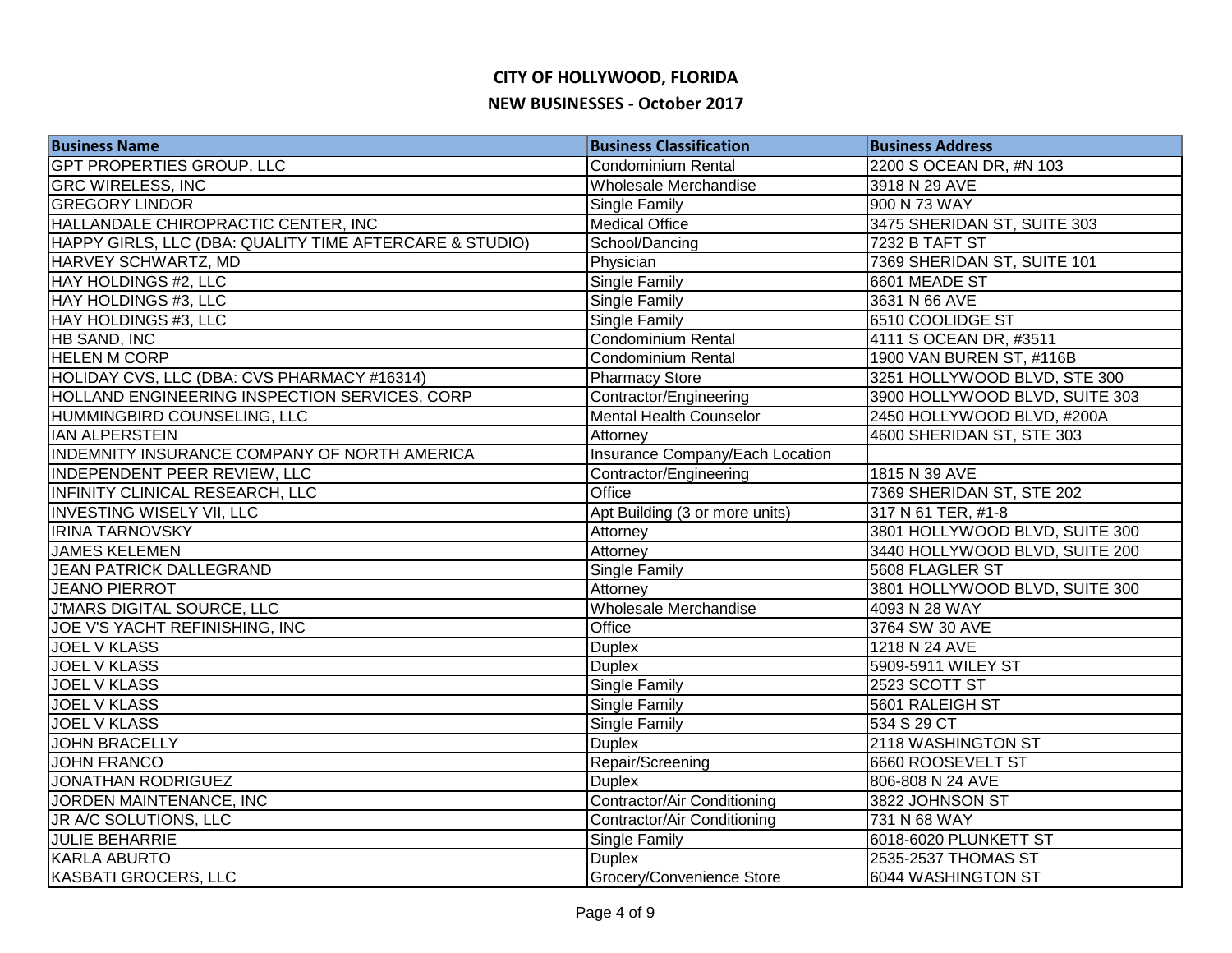| <b>Business Name</b>                             | <b>Business Classification</b>       | <b>Business Address</b>          |
|--------------------------------------------------|--------------------------------------|----------------------------------|
| <b>KHALED KHOUZAM EST</b>                        | <b>Condominium Rental</b>            | 400 S LUNA CT, #2                |
| <b>KLARA AND MOSS, LLC</b>                       | Internet Sales                       | 2501 S OCEAN DR, APT 508         |
| KRISKAK EMPIRE, INC (DBA: WAFFLE WORKS)          | Restaurant/Bar                       | 3265 HOLLYWOOD BLVD              |
| <b>KRISTY CRAWFORD</b>                           | Accountant/Auditors                  | 3900 HOLLYWOOD BLVD, SUITE PHN   |
| <b>KYLIE INVESTMENT, LLC</b>                     | <b>Duplex</b>                        | 2538 HARDING ST                  |
| LAN RI ENTERPRISES, INC (DBA: COLONIAL PRINTING) | Office                               | 3915 GRANT ST                    |
| <b>LAN THI PHUONG LE</b>                         | Condominium Rental                   | 1722 MAYO ST, #103               |
| LANG RENTALS, LLC                                | Single Family                        | 5914 PIERCE ST                   |
| LANG RENTALS, LLC                                | <b>Single Family</b>                 | 5916 PIERCE ST                   |
| <b>LAQUINTA WALLACE HYPPOLITE</b>                | Pharmacist/Pharmacy                  | 3829 HOLLYWOOD BLVD, STE A       |
| <b>LARA EDELSTEIN</b>                            | Attorney                             | 3440 HOLLYWOOD BLVD, SUITE 200   |
| <b>LAURA SAMPLE</b>                              | <b>Duplex</b>                        | 909 N 31 CT                      |
| <b>LAUREN STACY BERDY</b>                        | Internet Sales                       | 377 FRANKLIN ST, #1              |
| (DBA: TUNICS UNIQUE)                             |                                      |                                  |
| LAW OFFICE OF VUGAR JAFAROV, LLC                 | Office                               | 1946 TYLER ST, STE 10            |
| LDG INVESTMENT ASSOCIATES, INC                   | <b>Single Family</b>                 | 6036 DAWSON ST                   |
| LE ROX KARI, LLC                                 | <b>Retail Store/Stock</b>            | 507 S 21 AVE                     |
| LESLEY C. SIMMS                                  | Attorney                             | 3801 HOLLYWOOD BLVD, SUITE 300   |
| <b>LETICIA MATZELLE</b>                          | <b>Single Family</b>                 | 5625 FILLMORE ST                 |
| <b>LINA GARCIA</b>                               | <b>Condominium Rental</b>            | 1919 VAN BUREN ST, #819A         |
| <b>LISSETT TRUJILLO</b>                          | Attorney                             | 3801 HOLLYWOOD BLVD, SUITE 300   |
| <b>LM GENERAL INSURANCE COMPANY</b>              | Insurance Company/Casual & Liability |                                  |
| <b>LOCAL RENTALS, LLC</b>                        | <b>Duplex</b>                        | 2018-2020 FUNSTON ST             |
| LUCERO PORTALATIN & SUNBUL, PLLC                 | Attorney                             | 4000 HOLLYWOOD BLVD, SUITE 555-S |
| <b>LUIS M ACOSTA</b>                             | <b>Single Family</b>                 | 2631 HAYES ST                    |
| <b>LUIS PILATTI</b>                              | <b>Condominium Rental</b>            | 2200 S OCEAN DR, #N 317          |
| LUMICO LIFE INSURANCE COMPANY                    | Insurance Company/Life               |                                  |
| LYNXUS SHIPPING, LLCD                            | <b>Shipping Agent</b>                | 4302 HOLLYWOOD BLVD              |
| (DBA: THE UPS STORE 4790)                        |                                      |                                  |
| M & L NORTH, LLC                                 | Apt Building (3 or more units)       | 1210 N 16 CT- 2 BLDGS            |
| M23 CUISINE, LLC (DBA: JERK IT CUISINE)          | Small Vendor/Mobile                  |                                  |
| MAGIL ENTERPRISES, LLC                           | <b>Commercial Rental Units</b>       | 5904 FUNSTON ST                  |
| <b>MANNY CHUNGA</b>                              | <b>Single Family</b>                 | 7020 TYLER ST                    |
| <b>MANUEL BEIRAS</b>                             | Condominium Rental                   | 140 S DIXIE HWY, #811            |
| <b>MANUEL BEIRAS</b>                             | Condominium Rental                   | 1919 VAN BUREN ST, #513A         |
| <b>MANUEL BEIRAS</b>                             | Condominium Rental                   | 1830 RADIUS DR, #1325            |
| <b>MARISA LAMA</b>                               | Single Family                        | 1723 SHENANDOAH ST               |
| MARISA PREGO LOPEZ                               | Physician                            | 7369 SHERIDAN ST, SUITE 101      |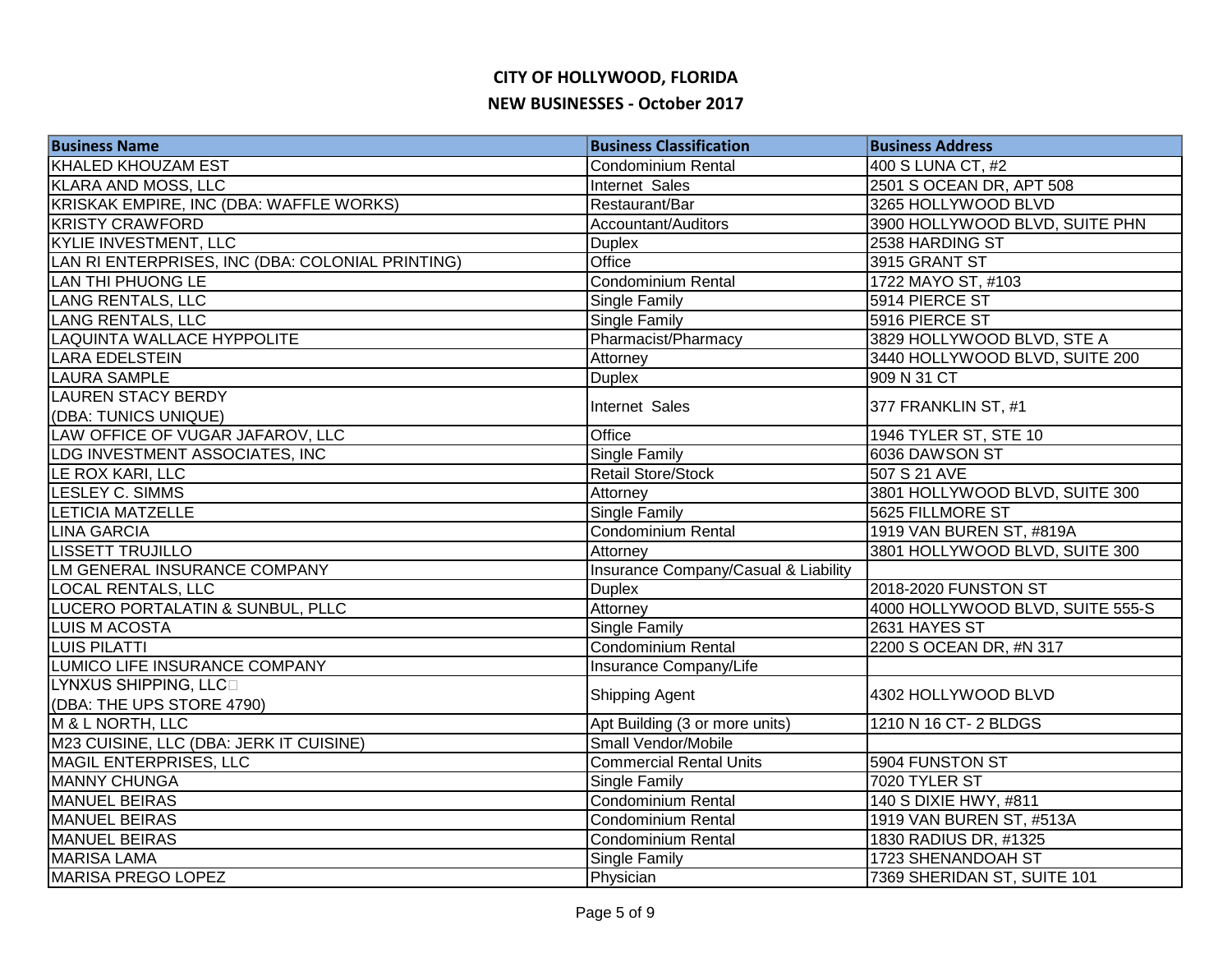| <b>Business Name</b>                            | <b>Business Classification</b>     | <b>Business Address</b>        |
|-------------------------------------------------|------------------------------------|--------------------------------|
| MARK S. RYAN (DBA: MILITARY CUTZ)               | Lawn Maintenance                   | 710 N 70 TER                   |
| <b>MARLIN S. MULLER</b>                         | Attorney                           | 4000 HOLLYWOOD BLVD, STE 500N  |
| <b>MARY CHIRAMEL</b>                            | <b>Duplex</b>                      | 5746 POLK ST, #1-2             |
| <b>MARYORIE MELGAREJO</b>                       | <b>Single Family</b>               | 6712 SIMMS ST                  |
| MATTHESON REALTY, LLC                           | Apt Building (3 or more units)     | 1959 SCOTT ST, #1-4            |
| MAXCAR EXPORT, INC                              | <b>Auto Sales</b>                  | 220 N STATE ROAD 7, UNIT 208   |
| MEGAN CAMPBELL (DBA: CJE LANDSCAPE AND PROPERTY | Lawn Maintenance                   | 6880 DOUGLAS ST                |
| MAINTENANCE)                                    |                                    |                                |
| <b>MERU MOTORS, LLC</b>                         | <b>Auto Sales</b>                  | 1010 N STATE ROAD 7            |
| <b>MEYER BODENER</b>                            | Single Family                      | 1112 WASHINGTON ST             |
| <b>MICHAEL ADLER</b>                            | Single Family                      | 2236 GRANT ST                  |
| <b>MICHAEL BOWES</b>                            | Condominium Rental                 | 1919 VAN BUREN ST, #117A       |
| <b>MICHAEL BOWES</b>                            | <b>Condominium Rental</b>          | 1919 VAN BUREN ST, #611A       |
| MICHAEL LAPENNA FAMILY TRUST                    | Single Family                      | 2622 SHERIDAN ST               |
| <b>MIROSLAV LUCIC</b>                           | Condominium Rental                 | 1900 VAN BUREN ST, #408B       |
| <b>MOISES J. SENTI</b>                          | <b>Duplex</b>                      | 5812 BUCHANAN ST, #1-2         |
| MOLLY MCCARTY, DDS                              | Dentist/Orthodontist               | 1714-1718 SHERIDAN ST          |
| <b>MONICA MARGULIS</b>                          | Attorney                           | 3440 HOLLYWOOD BLVD, SUITE 200 |
| MTD3 PELED, LLC                                 | Apt Building (3 or more units)     | 2025 MADISON ST                |
| MY AVILA AC, LLC (DBA: SMOOTHIE PLUS)           | <b>Retail Store/Stock</b>          | 360 N PARK RD                  |
| MY ELECTRICAL GENIE, LLC                        | Contractor/Electrical              | 6620 FILLMORE ST               |
| NEXT MOTORS, LLC                                | <b>Auto Sales</b>                  | 5643 DAWSON ST                 |
| <b>NEXUS CONTRACTORS, LLC</b>                   | Contractor/General                 | <b>1607 LEE ST</b>             |
| NOHRA RESIDENTIAL GROUP, LLC                    | <b>Duplex</b>                      | 1205 N 17 AVE                  |
| NOHRA RESIDENTIAL GROUP, LLC                    | <b>Single Family</b>               | 2224 GRANT ST                  |
| OLATOYA FABIYI (DBA: TOYITA'S LANGUAGE CORNER)  | 9545 Tutoring                      | 3960 N 56 AVE                  |
| ONE WORLD PLUMBING & INSPECTIONS, LLC           | Contractor/Plumbing                | 6821 MCCLELLAN ST              |
| <b>OSCAR FLORES</b>                             | <b>Condominium Rental</b>          | 1900 VAN BUREN ST, #212B       |
| <b>PADDOCK LOUNGE, LLC</b>                      | Restaurant/Bar                     | 2950 STIRLING RD               |
| PARDES REAL ESTATE FUND, LLC                    | Single Family                      | 2115 N 40 AVE                  |
| PARRA HEALTH, INC                               | Office                             | 2500 HOLLYWOOD BLVD, SUITE 301 |
| <b>PATRICIA CASTRELLON</b>                      | Physician                          | 5890 STIRLING RD, SUITE 5-6    |
| <b>PATRICK LEON SMITH</b>                       | Single Family                      | 1435 JOHNSON ST                |
| <b>PAUL GINSBERG, MD</b>                        | Physician                          | 7369 SHERIDAN ST, SUITE 101    |
| PERLMAN MGT, INC (DBA: PERLMAN CONSULTING)      | <b>Consultant/Business Advisor</b> | 907 CAPTIVA DR                 |
| PETER G. WALSH                                  | Attorney                           | 1011 S FEDERAL HWY             |
| PETER REDMOND                                   | <b>Condominium Rental</b>          | 1919 VAN BUREN ST, #804A       |
| <b>PREMIER NORTH AMERICA, INC</b>               | Wholesale Merchandise              | 3301 SW 42 ST                  |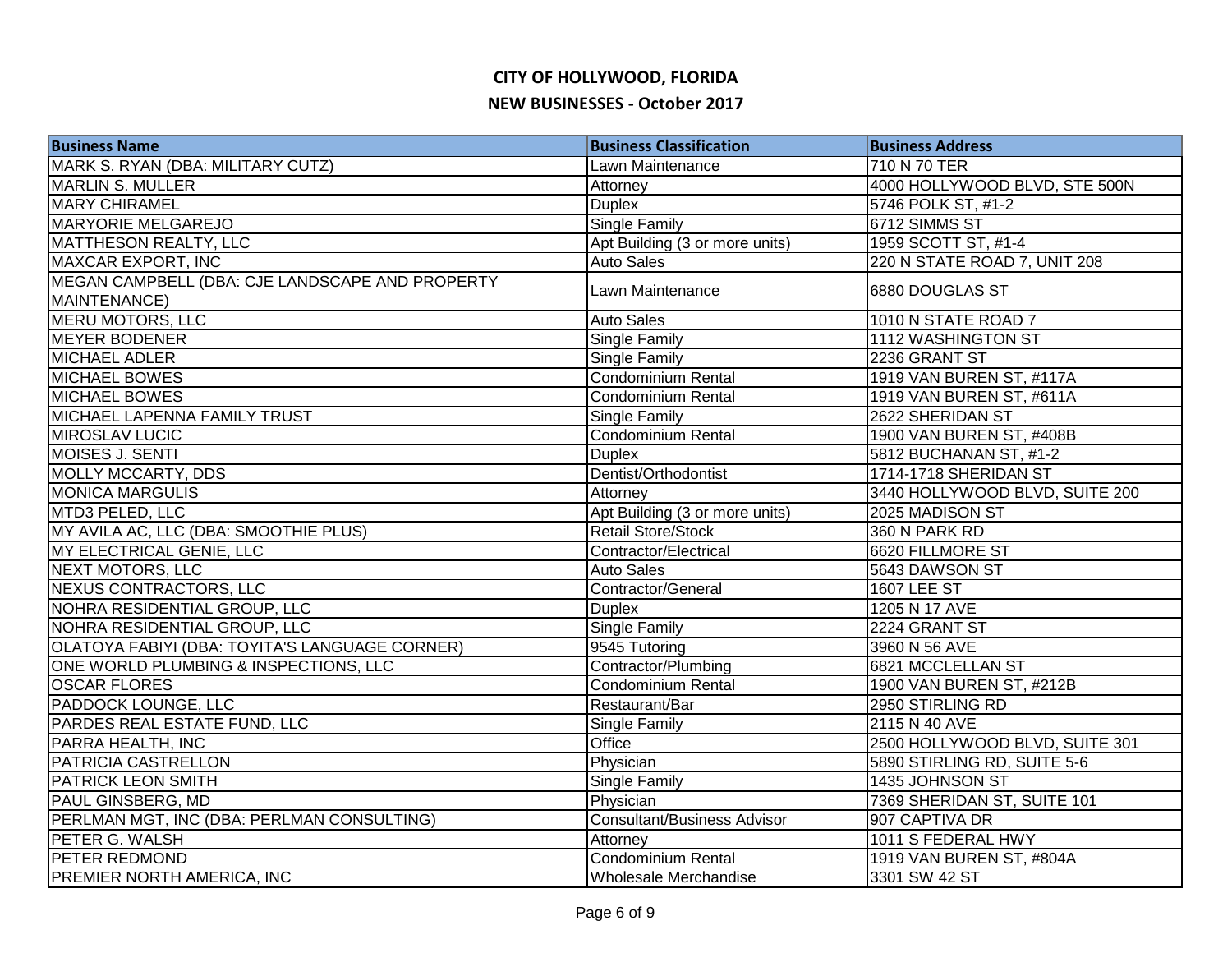| <b>Business Name</b>                                    | <b>Business Classification</b>     | <b>Business Address</b>          |
|---------------------------------------------------------|------------------------------------|----------------------------------|
| <b>PRESTIGE MOTORSPORTS, CORP</b>                       | <b>Auto Sales</b>                  | 5628 PLUNKETT ST, UNIT 5         |
| PSYCHOLOGY ASSOCIATES, P.A. (DBA: MARTHA JACOBSON)      | Physician/Physiotherapist          | 2455 HOLLYWOOD BLVD, STE 114     |
| QUANTUM MARINE ENGINEERING OF FLORIDA, INC.             | Manufacturing                      | 3685 SW 30 AVE                   |
| <b>QUANTUM STABILIZERS, INC</b>                         | Repair Service                     | 3685 SW 30 AVE                   |
| RAMESHBHAI G. PATEL                                     | <b>Duplex</b>                      | 1912 TAFT ST, #1-2               |
| RAMESHBHAI G. PATEL                                     | <b>Duplex</b>                      | 1907 CLEVELAND ST                |
| RASHON R. SHELTON (DBA: THE F.A.M. BIZ PROPERTY         | <b>Janitorial Services</b>         | 4020 LINCOLN ST                  |
| <b>PRESERVATION</b> )                                   |                                    |                                  |
| <b>RAWSON PORTNOY PROPERTIES, LLC</b>                   | Single Family                      | 2426 MADISON ST                  |
| <b>REDEMPTION HOUSE, LLC</b>                            | <b>Residential Care Facilities</b> | 5680 FLAGLER ST                  |
| RELIABLE SHUTTERS AND SCREENS, LLC                      | Contractor/Specialty               | 2119 N 45 AVE                    |
| <b>RENALD RACINE</b>                                    | Single Family                      | 329 GRANT ST                     |
| RHONDA FREEMAN, PHD                                     | Physician                          | 7369 SHERIDAN ST, SUITE 101      |
| <b>RIGOS AUTO SALES, CORP</b>                           | <b>Auto Sales</b>                  | 220 N STATE ROAD 7, UNIT 203     |
| ROLANDO LOEWENSTEIN HELGUERO                            | Condominium Rental                 | 1919 VAN BUREN ST, #112A         |
| <b>ROLANDO PEREZ</b>                                    | <b>Condominium Rental</b>          | 1919 VAN BUREN ST, #706A         |
| ROM-COOLING, LLC                                        | Contractor/Air Conditioning        | 2000 N 29 AVE, APT 107           |
| <b>ROYCE BADGER, JR</b>                                 | Attorney                           | 4000 HOLLYWOOD BLVD, STE 501-S   |
| <b>RRFILLMOREINV, LLC</b>                               | <b>Single Family</b>               | 2025 FILLMORE ST, #1-2 - 2 BLDGS |
| <b>RUDOLPH MOISE</b>                                    | Physician                          | 3829 HOLLYWOOD BLVD, STE A       |
| <b>SACHAREWICZ VILLA, LLC</b>                           | <b>Condominium Rental</b>          | 2514 TAYLOR ST, UNIT 7           |
| <b>SACHAREWICZ VILLA, LLC</b>                           | <b>Condominium Rental</b>          | 2514 TAYLOR ST, UNIT 6           |
| <b>SACHAREWICZ VILLA, LLC</b>                           | Condominium Rental                 | 2514 TAYLOR ST, UNIT 1           |
| <b>SACHAREWICZ VILLA, LLC</b>                           | Condominium Rental                 | 2514 TAYLOR ST, UNIT 2           |
| <b>SAMUEL SPINNER</b>                                   | Attorney                           | 3440 HOLLYWOOD BLVD, SUITE 200   |
| <b>SCRATCH DJ ACADEMY, LLC</b>                          | <b>Retail Store/Stock</b>          | 2017 HARRISON ST                 |
| <b>SENEL JACQUES</b>                                    | <b>Duplex</b>                      | 5735-5737 PIERCE ST, #1-2        |
| SETON STEAKS, LLC (DBA: LUCKY 7)                        | Pool Tables (Hall)                 | 6033 HOLLYWOOD BLVD              |
| SHALOM FUNERAL & CREMATION SERVICES, CO. (DBA: CHERFILS | <b>Funeral Parlor/Crematory</b>    | 2035 HARDING ST                  |
| <b>FUNERAL HOME)</b>                                    |                                    |                                  |
| SKIN UNIQUE & APPEAL, INC                               | <b>Skin Care</b>                   | 3475 SHERIDAN ST, SUITE 215D     |
| SKY DO PROPERTIES, LLC                                  | Single Family                      | 2128 CLEVELAND ST                |
| <b>SKY DO PROPERTIES, LLC</b>                           | Single Family                      | 1910 WASHINGTON ST, #1-2         |
| <b>SKYE HOME WATCH, LLC</b>                             | <b>Inspection Service</b>          | 4952 SHERIDAN ST, #2             |
| SMART ZION SERVICES CORP                                | <b>Janitorial Services</b>         | 2338 DEWEY ST                    |
| SMORKIN 2401, LLC                                       | <b>Commercial Rental Units</b>     | 2401 HOLLYWOOD BLVD              |
| SOLID GROUND FINANCIAL, LLC                             | <b>Consultant/Business Advisor</b> | 2450 HOLLYWOOD BLVD, SUITE CU401 |
| <b>STEPHEN GEORGES</b>                                  | Condominium Rental                 | 2458 POLK ST, #206               |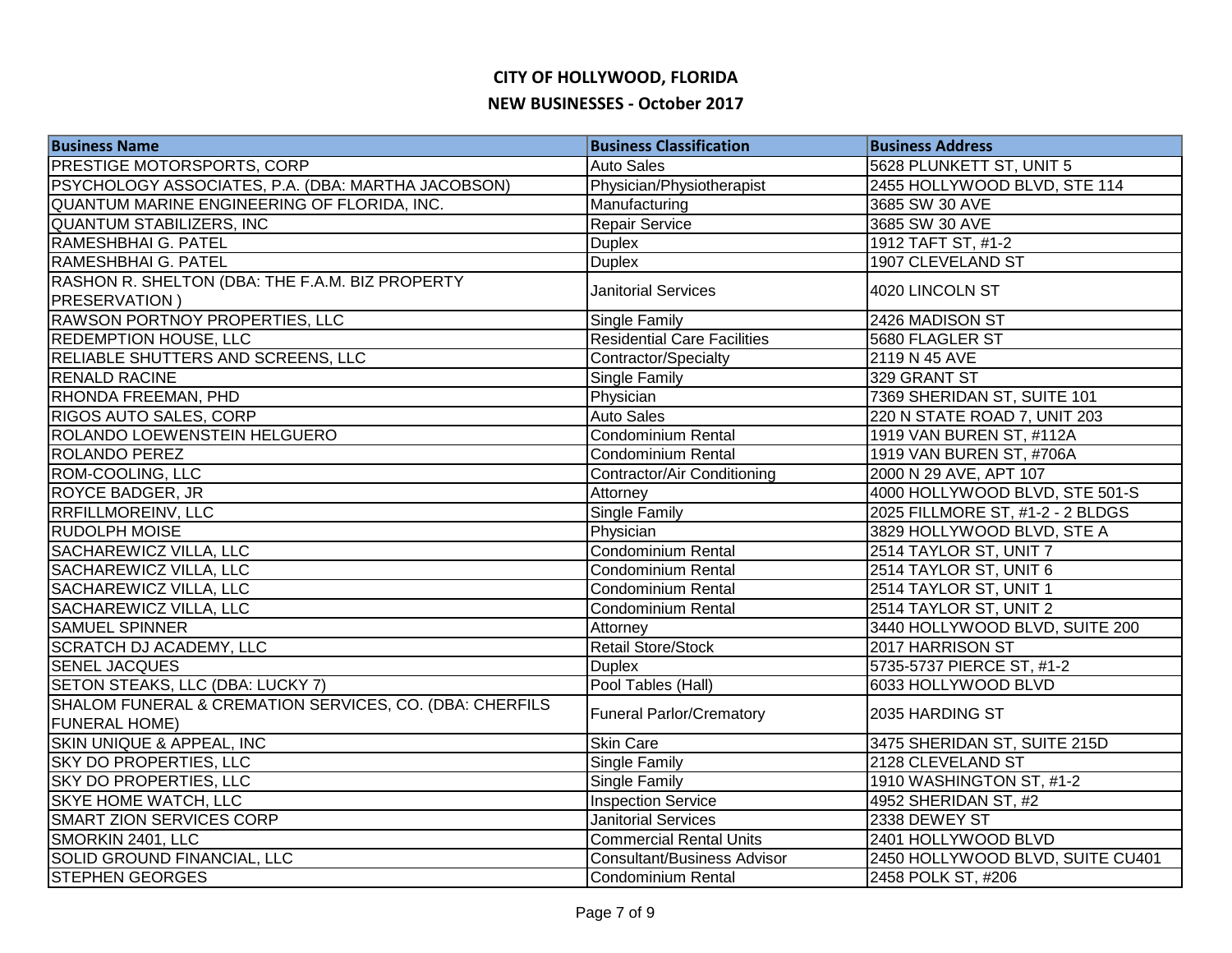| <b>Business Name</b>                     | <b>Business Classification</b>       | <b>Business Address</b>     |
|------------------------------------------|--------------------------------------|-----------------------------|
| <b>STEVE GREYE</b>                       | Single Family                        | 1500 N 70 TER               |
| <b>STEVE GREYE</b>                       | Single Family                        | 1110 N 71 TER               |
| <b>STEVE GREYE</b>                       | Single Family                        | 1020 N 69 WAY               |
| <b>STEVE GREYE</b>                       | Single Family                        | 920 N 69 WAY                |
| <b>STEVEN AVERSANO</b>                   | <b>Condominium Rental</b>            | 1900 VAN BUREN ST, #213B    |
| <b>TAL SHEMESH</b>                       | <b>Single Family</b>                 | 1441 MONROE ST              |
| TD BANK, N.A.                            | Banks/Savings & Loan                 | 401 S STATE ROAD 7          |
| <b>THOMAS A. LANDER</b>                  | Single Family                        | 3186 ROOSEVELT ST           |
| <b>THOMAS FAMILY TRUST</b>               | Apt Building (3 or more units)       | 6208 DEWEY ST, #1-4         |
| <b>TISH HOLDINGS, LLC</b>                | <b>Duplex</b>                        | 5600 POLK ST                |
| <b>TODD S. ROTH</b>                      | Physician                            | 3990 SHERIDAN ST, SUITE 108 |
| <b>TRACEY FOGLIA</b>                     | Attorney                             | 4600 SHERIDAN ST, STE 303   |
| <b>TRONER LIFESTYLES, LLC</b>            | Single Family                        | 1510 S 20 AVE               |
| <b>TROPICAL SPA, INC</b>                 | Massage Parlor/Salon                 | 2921 STIRLING RD            |
| TRUE TASTE JUICERY, INC                  | Retail Store/Stock                   | 1940 N 30 RD, BAY 88        |
| UAT USA, LLC                             | Office                               | 3874 SW 30 AVE              |
| URI ABU                                  | <b>Duplex</b>                        | 2216-2218 WILSON ST         |
| <b>US BANK TRUST</b>                     | <b>Condominium Rental</b>            | 1910 N SURF RD, #5          |
| USA CHOICE, LLC                          | Retail Store/Stock                   | 1639 S 21 AVE               |
| <b>VALERIA FALLA TERELLA</b>             | <b>Condominium Rental</b>            | 3856 S CIRCLE DR, #8        |
| <b>VFG DE CASTRO TRUST</b>               | <b>Condominium Rental</b>            | 1900 VAN BUREN ST, #219B    |
| <b>VICKI FORD</b>                        | Accountant/Auditors                  | 3900 HOLLYWOOD BLVD         |
| <b>VIDA GYMNASTICS, LLC</b>              | <b>Fitness Instruction/Training</b>  | 2048 MCKINLEY ST, BAY 5     |
| <b>VILMA SNOWDEN</b>                     | Condominium Rental                   | 1919 VAN BUREN ST, #514A    |
| <b>VIVIEN ROBOTIS</b>                    | Single Family                        | 751 TYLER ST                |
| <b>V'S BEST AUTO, INC</b>                | <b>Auto Sales</b>                    | 5746 PLUNKETT ST, UNIT 4    |
| WAUSAU UNDERWRITERS INSURANCE CO         | Insurance Company/Casual & Liability |                             |
| <b>WAVE MOTION, LLC</b>                  | <b>Commercial Rental Units</b>       | 1916 HARRISON ST            |
| WILFORD ZEPHYR (DBA: ZEPHYR ENGINEERING) | Contractor/Engineering               | 5451 PIERCE ST              |
| <b>WILLIAM LAROQUE INSTALLERS, INC</b>   | Contractor/General                   | 5820 SHERIDAN ST            |
| WINNERS CIR ASSET MANAGEMENT, LLC        | Condominium Rental                   | 1830 RADIUS DR, #1205       |
| WINNERS CIR ASSET MANAGEMENT, LLC        | <b>Condominium Rental</b>            | 1830 RADIUS DR, #1321       |
| WINNERS CIR ASSET MANAGEMENT, LLC        | Condominium Rental                   | 1830 RADIUS DR, #1310       |
| WINNERS CIR ASSET MANAGEMENT, LLC        | <b>Condominium Rental</b>            | 1830 RADIUS DR, #1302       |
| WINNERS CIR ASSET MANAGEMENT, LLC        | <b>Condominium Rental</b>            | 1830 RADIUS DR, #411        |
| WINNERS CIR ASSET MANAGEMENT, LLC        | Condominium Rental                   | 1830 RADIUS DR, #426        |
| WINNERS CIR ASSET MANAGEMENT, LLC        | Condominium Rental                   | 1830 RADIUS DR, #719        |
| WINNERS CIR ASSET MANAGEMENT, LLC        | <b>Condominium Rental</b>            | 1830 RADIUS DR, #917        |